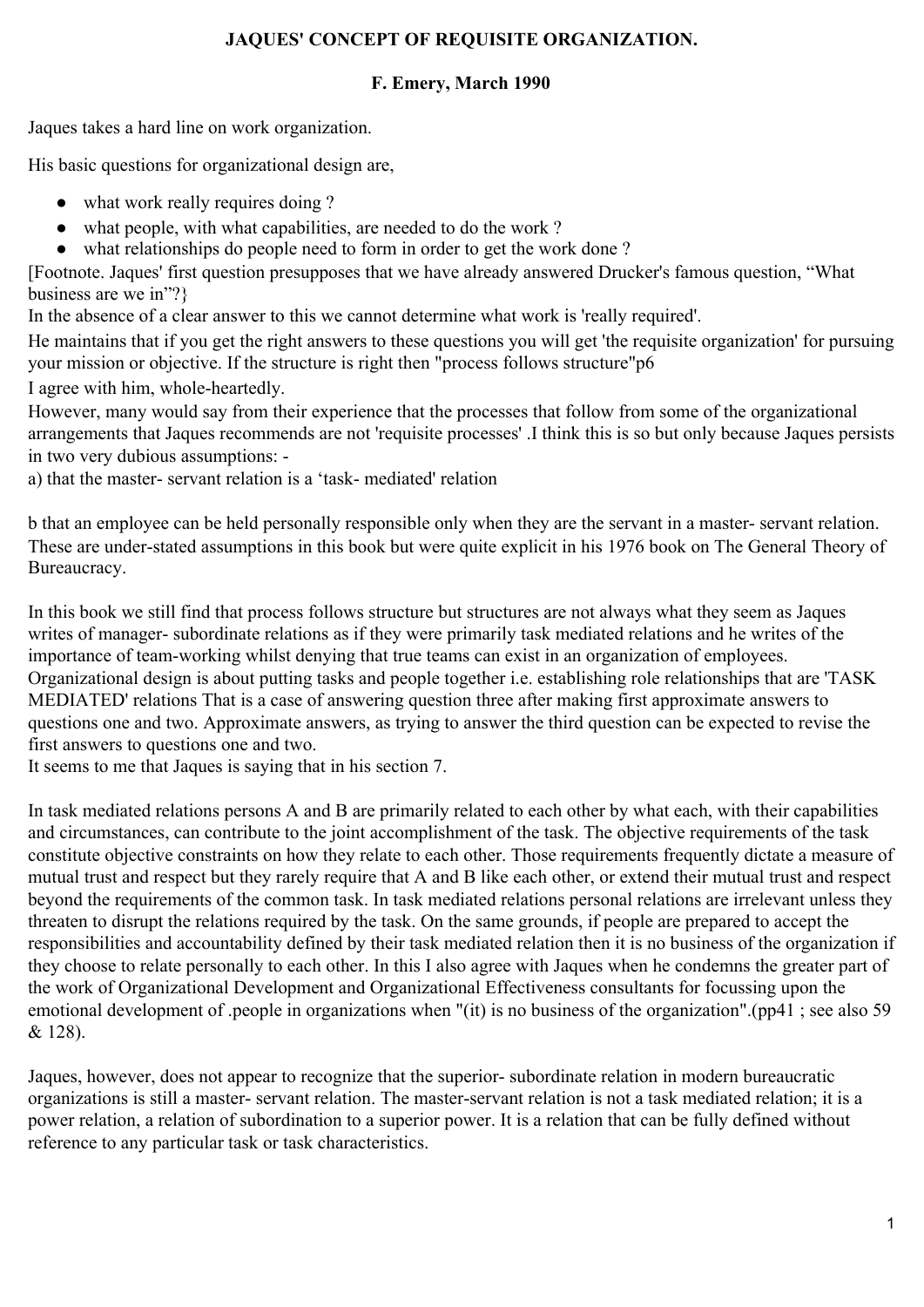By proceeding as if the manager-subordinate relation were a task mediated relation Jaques introduces an alien, unexplained element into his consideration of organizational design (an element of 'irrational' hostility and mistrust that could explain the popularity of OD consultants).

## Let us develop this point.

In a task mediated relation both A and B, and others in the same task orientated group, accept that the task has to be done and the task defines a shared objective environment. Arguments about methods of work and relative contributions can be settled against practical, objective outcomes. In a master-servant relation the task does not define a share objective environment. The master decides what the task is; the servant does it. With that division of responsibilities they confront different tasks, not a joint, shared task. The task of the servant is to cope with whatever is demanding, arduous, boring, noxious or dangerous in the performance of the task. In like manner the task of the manager is that of supervising the proper performance of his subordinates and

Section 1. This is a profound confusion. Jaques makes a major distinction between voluntary associations and employee organizations. The latter have to be Accountability Hierarchies; according to him. He claims that he is the first to have clearly identified the essential nature of what others have called "the bureaucracy, the organization, the hierarchy, the organization chart, the pyramid, the family tree."pp2. The principle he is enunciating was formulated years ago (Feibleman, 1945 , and Emery 1967). More importantly the distinction he draws is false. He assumes that it is in the nature of the voluntary relation that people can enter into genuine team relations and that is in the nature of the employee relation that people can only organize themselves into 'Accountability Hierarchies". Unlike serfdom the employee relation is at least a semi-voluntary relation, the employee can seek work elsewhere. In the employee relation people constantly seek out voluntary association, in trade unions, ~professional associations and in informal work group arrangements. Jaques' AcH's do not arise naturally from the employee relation but are devised to help managers restrict voluntary association. If they were a natural property of employee relations books like this would hardly be needed. This distinction between voluntary association and employment that Jaques makes as his first axiom, as he did in his book on The General Theory of Bureaucracy, is a pragmatic distinction. In a voluntary organization the Leader may have to permit teamwork but in an employee organization it is possible for the Leader to enforce the organizational principle of AcH. Even here Jaques' advice for C.E.O.'s (Chief Executive Officers, ~f corporations) is far short of adequate. He fails to mention that the necessary condition for an effective hierarchy of accountability is that managers prevent their subordinates making decisions about co ordination of their activity. If they are allowed to help each other they can cover up for each other and effectively move control of the individual into the hands of their peer group. In these circumstances the manager does not know whether an individual subordinate's performance, normal performance, is a measure of the individual or of the control the informal work group exercises over the individual. This can, and does happen at any level in a so-called hierarchy of accountability.

In most organizations of employees, most of the time, the individual is held accountable by his/her peers. Jaques is writing about an ideal organization where this will not be so.

As might be expected Jaques sees the disease of current organizations as "delegating downwards" i.e. as abrogating authority, determining how their efforts will be coordinated. The ends to which the efforts of his subordinates are directed are his business and he/she alone is accountable for them. These section ends are no business of the individual subordinates; their business is to mind their own business and get on with their allotted tasks. This is what Jaques applauds as the basic design principle of "hierarchies of accountable individuals)"(pp69). We discussed this, a quarter of a century ago, as the design principle of asymmetrical dependence, or of 'redundant parts', and identified it as the system principle of bureaucracy (Emery, 1967; also Feibleman. 1945).

Jaques forces himself into defending this principle of organizational design by posing the dilemma of "inevitably non- accountable groups" vs "hierarchies of accountable individuals" pp69.

I think one has to agree that every individual employee must be in some way accountable to the organization (otherwise one has anarchy or freeloading parasites, such as firemen on the footplates of a diesel locomotive). That does not mean, however, that each and every individual must work directly and primarily to a boss-person. If that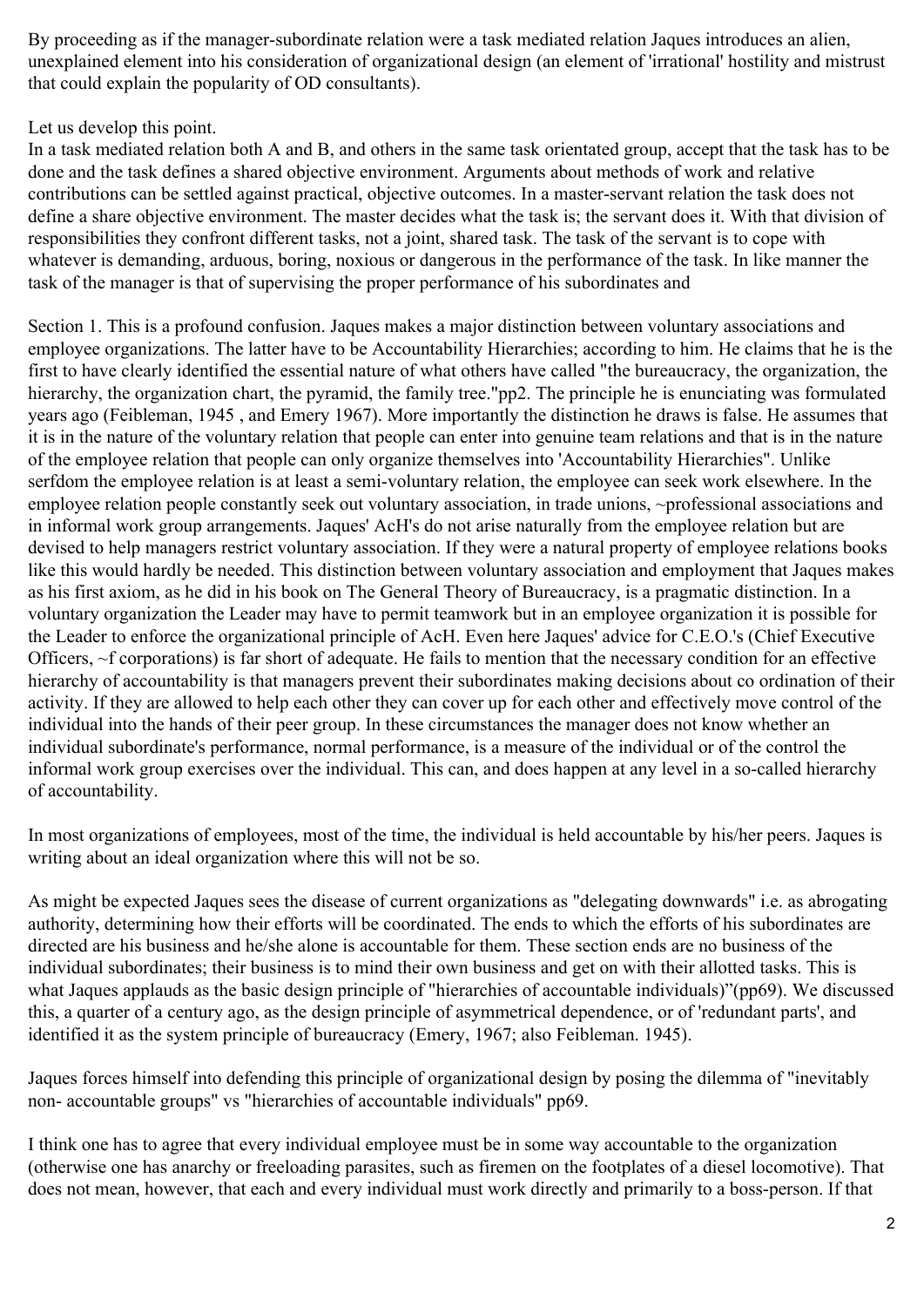were so then it would mean that it was impossible to sustain a situation where most of the work of an employee organization was achieved in task-mediated relations. Not even if we observed all of Jaques' many sound pieces of advice could we begin to approximate such a desirable state of affairs. And, from the first section of the book onwards it is clear that Jaques sees this as the desirable end of organization design.

Contrary to Jaques' belief, groups can be made accountable, and held accountable. Individuals can be made accountable, and held accountable to their peers. If work groups have accepted responsibility for achieving clear objectives that are agreed with higher management then they can hold the individual accountable; provided that the work groups have some real say in their membership and the allocation of responsibilities and rewards. Individuals in such self-managing work groups ca-n expect to spend the overwhelming portion of their working day in task mediated relations with peers. Managers can expect to be under pressure to negotiate agreements with the workgroups that relate to the broader real tasks of the organization.

Jaques has made assumptions that confine him to trying to make bureaucracies work. His assumptions are false and hence his attempt at a general theory is a failure. Nevertheless, he has had an. unusually vast experience of getting work done in organizations and we can expect to find many valuable insights. Therefore, in the following, we take a look at each section in his book.

As might be expected Jaques sees the disease of current organizations as "delegating downwards" i.e. as abrogating authority, giving way to the authority of the informal peer group.pp5. From the alternative viewpoint the disease would seem to be the elimination of, task mediated relations by the abrogation by managers of the decisions' regarding coordination of activities that could be more effectively made by those performing the activities.

Section 2. Jaques identifies the hierarchy of functions with a necessary hierarchy of superior-subordinate relations. i.e. a hierarchy of domination. No one would deny the existence of a hierarchy of functions in the operation of an organization, even a small organization. However, this translates into a hierarchy of superiors and subordinates only if we assume that only a few people-have the ability to understand the higher functions. Jaques is firmly of this belief, whilst rejecting IQ tests as a measure of this ability. The fact remains that provided the organization respects the hierarchy of functions e.g. that a course of action should be planned before it is executed, nothing more is dictated other than the order in which decisions are made. Execution might well require a much higher order of talent than the planning. What a hierarchy of functions dictates is an ordering of decisions not an ordering of social statuses. This applies to a voluntary association as much as it does to an employee organizations; which sort of makes Jaques' fundamental distinction between types of organization look a little sick.

On the positive side Jaques draws attention to the distinction between task, role and work, the value of distinguishing the time span of responsibility, the irrelevance of number of subordinates as a measure of responsibility and the-need to separate pay levels from organizational grades.

Section 3. Here Jaques introduces a hierarchy of functions. If one grants his prior assumption of a necessary hierarchy of individual accountability then one could grant this as a definitive statement of a role hierarchy. We have already seen that his prior assumption is untenable. Levels I and II of his scale are quite within the range of competence of self-managing workgroups. Level III, departmental management is where the self-management of groups and the planning function of management should overlap (with workgroup representation being determined by rotation on choice by lots). Organizational efficiency does not in anyway call for a hierarchy of accountable individuals through these three levels. Organizational efficiency calls for the development and maintenance of task mediated relations- efforts that are directed to the actual performance of the section task, not pretending that each individual has performed their allocated task.

Level III is the level at which management and ~workgroups should be negotiating objectives for workgroup performance. , Section 4. For some reason Jaques, in Section 3, chose to identify task difficulty with complexity. If this were so then task difficulty at each level would be greater than at lower levels and less than at higher levels. That would be a nice rationale for justifying managerial rewards but it does not hold water. Complexity is only one component to task difficulty. Much more important are the centrality and unpredictability of the decisions the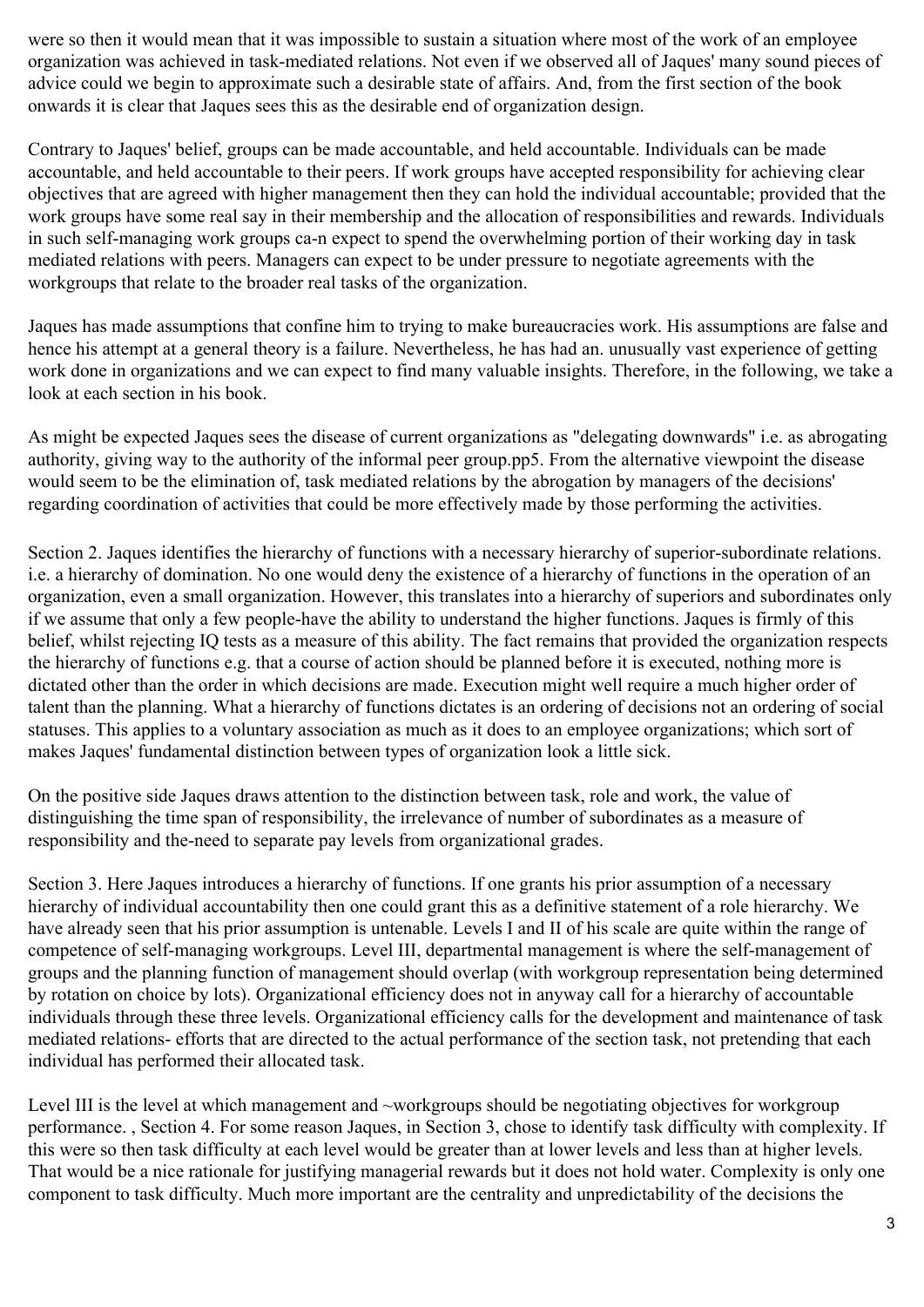manager has to make. The joint effect of centrality and uncertainty on organizational decision making can be encapsulated in the phrase "relevant uncertainty" (Emery, 1965).

In this section, Section 4. Jaques corrects himself about the role of 'uncertainty. He uses the concept of 'time span of responsibility' to convey the notion of centrality. This is a contrivance to save a concept that he invented for describing supervised face work. It works well there but is misleading for managerial work. The concept of relevant uncertainty helps us locate where management quality is critical for an organization; it is not necessarily at the top, as naval forces have generally recognized.

It is the heightened degree of relevant uncertainty that makes it necessary to be guided by values (Emery, 1965). It is correct that personal orientations are relevant to managerial roles. The best solution is to move toward collegiate methods of management for levels 3 to 6. There is no one personality type that would fit the range of organization- environment relations that are likely to emerge as critical in the~ manager's term of office.

Section 5. The theory of symbol usage is inadequate and does not provide proper support for his view, pp12B, that listening, persuasion and communication skills are "innate competencies in everyone" Jaques observations on "time-horizon progression array" are sound but collegiate management is needed to identify that capability.

Generally, Jaques does us a service in emphasizing that managers -should not delegate all of their work, should not delegate any of their work lower that their immediate subordinates and should take the critical role in the preparation and promotion of subordinates one-removed.

These considerations take us to the end of section' 7. The rest is too detailed for consideration here.

Generally, Jaques does us a service in emphasizing that managers should not delegate all of their work, should not delegate any of their work lower that their immediate subordinates and should take the critical role in the preparation and promotion of subordinates one-'removed

These considerations take us to the end of section 7. The rest is too detailed for consideration here.

Section 8 serves as a summary of the first part of the book. It lists the steps to be taken to implement his proposals. This is a guide to cleaning-up and re-vamping a bureaucratic organization. It does not confront the task of restructuring an organization from being governed by design .principle one- asymmetrical dependence, redundant parts, individual accountability hierarchies- to design principle two - symmetrical dependence, redundant functions, self-managing groups.

However, Jaques' six nested steps, each prior to and including the following steps, are valid. The difference is that restructuring should be a second go at the same process of change. After an organization has undergone Jaques 'cleaning-up' the mission of restructuring should be explicitly adopted by the organization's leaders and steps 3,4,5 & 6 be undertaken according to design principle two.

In our experience it has always been advantageous to come into an organization after they have been 'done over' by McKinsey's or one of the other 'rational organization' consultants. This is partly because such engagements educate management in the logic of allocating authority and responsibilities but there is another reason.

To set the mission of restructuring before an organization has been cleaned-up is not only messy, like trying to repair an auto engine before steam-cleaning it, but it is to risk losing one's way in a thicket of organizational tangles.. Direction is lost and progress is snarled because so many of those tangles are not a product of following the bureaucratic principle but historically and situationally' unique subversions of that principle by people determined to create their own little pockets of relative freedom. Those who are benefiting from those acts of subversion will try to hang on and even resist changes explicitly directed toward design principle two on the grounds that "a bird in hand is worth two in the bush".